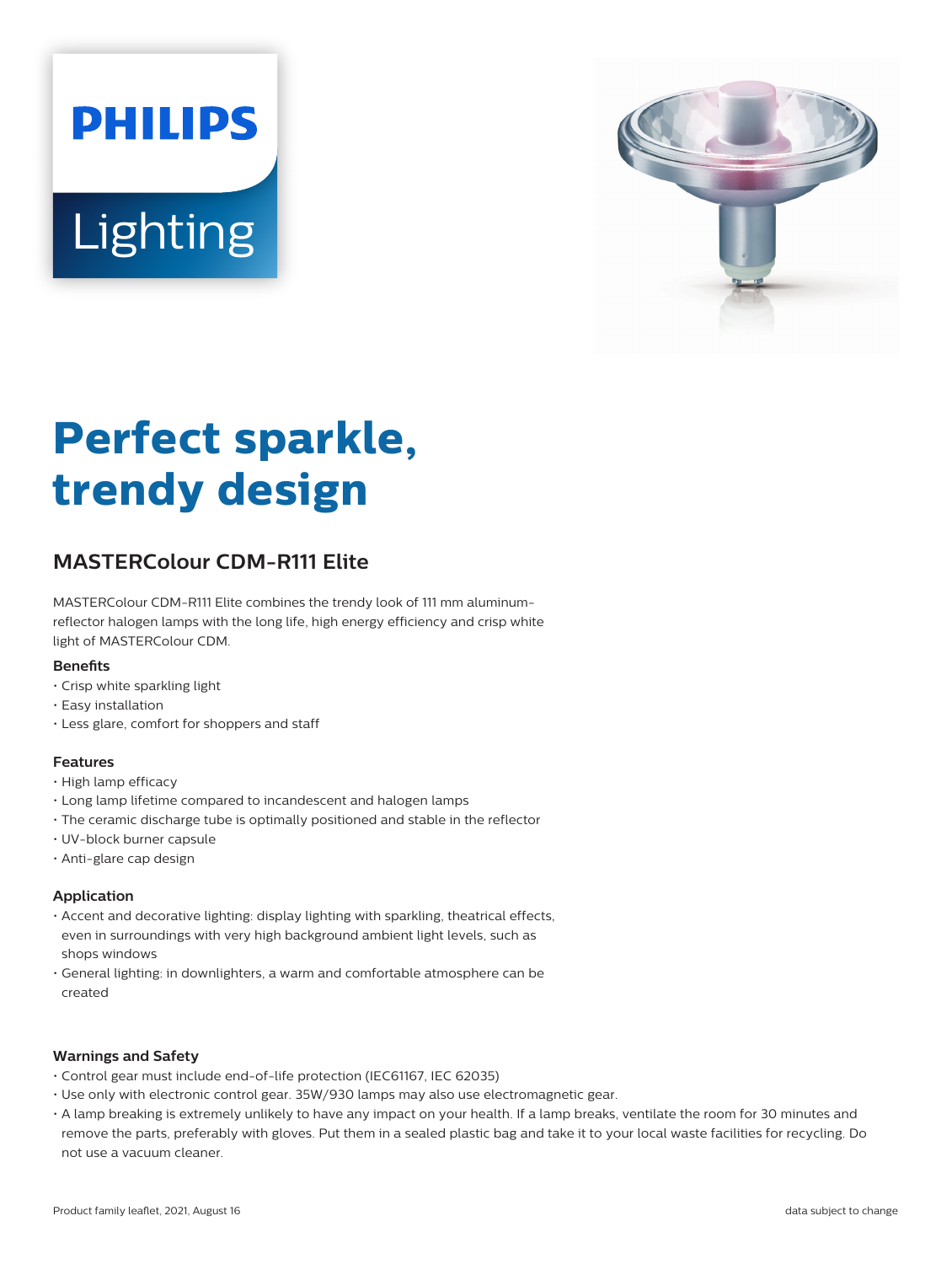#### **Versions**



#### **Dimensional drawing**



| Product                                            | $D(max)$ C (max) |       |
|----------------------------------------------------|------------------|-------|
| MASTERColour CDM-R111 Elite CDM-R111 Elite 35W/930 | $111 \text{ mm}$ | 95 mm |
| GX8.510D                                           |                  |       |
| MASTERColour CDM-R111 Elite CDM-R111 Elite 70W/930 | $111 \text{ mm}$ | 95 mm |
| GX8.510D                                           |                  |       |
| MASTERColour CDM-R111 Elite CDM-R111 Elite 35W/930 | $111 \text{ mm}$ | 95 mm |
| GX8.540D                                           |                  |       |
| MASTERColour CDM-R111 Elite CDM-R111 Elite 70W/930 | $111 \text{ mm}$ | 95 mm |
| GX8.5 24D                                          |                  |       |
| MASTERColour CDM-R111 Elite CDM-R111 Elite 70W/930 | $111 \text{ mm}$ | 95 mm |
| GX8.540D                                           |                  |       |
| MASTERColour CDM-R111 Elite CDM-R111 Elite 35W/930 | $111 \text{ mm}$ | 95 mm |
| GX8.5 24D                                          |                  |       |
|                                                    |                  |       |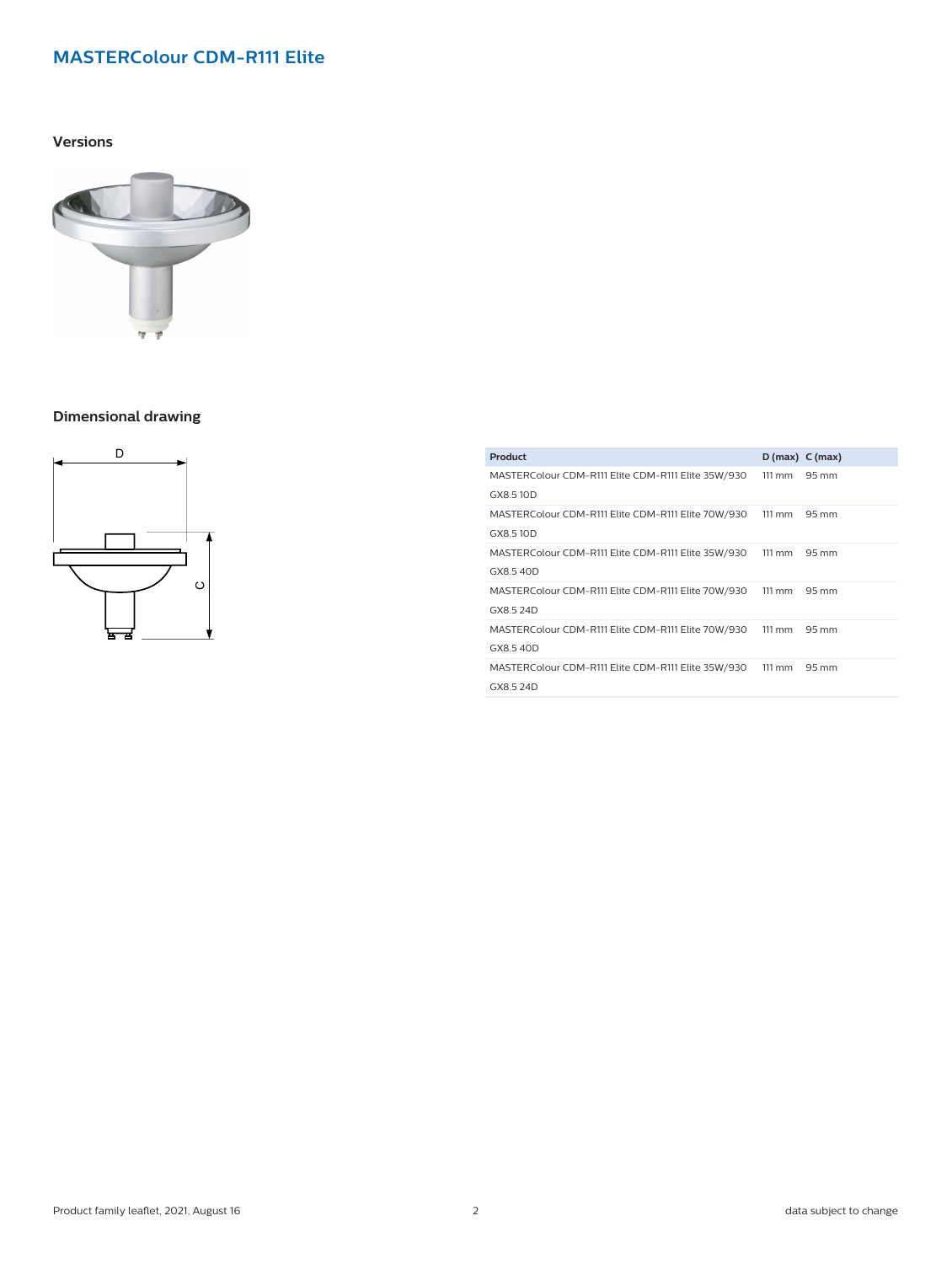| <b>Controls and Dimming</b>                |                  |
|--------------------------------------------|------------------|
| <b>Dimmable</b>                            | <b>No</b>        |
|                                            |                  |
| <b>Operating and Electrical</b>            |                  |
| <b>Voltage (Nom)</b>                       | 89 V             |
| Re-Ignition Time (Min) (Max)               | 15 min           |
| Warm Up Time To 60% Light (Nom)            | 120 <sub>s</sub> |
|                                            |                  |
| <b>General Information</b>                 |                  |
| Cap-Base                                   | GX8.5            |
| Life To 20% Failures (Nom)                 | 10500 h          |
| Life To 50% Failures (Nom)                 | 12000 h          |
| Life To 5% Failures (Nom)                  | 8000h            |
| <b>Operating Position</b>                  | <b>UNIVERSAL</b> |
| <b>Switching Cycle</b>                     | 1,050X           |
|                                            |                  |
| <b>Light Technical</b>                     |                  |
| <b>Chromaticity Coordinate X (Nom)</b>     | 0.434            |
| <b>Chromaticity Coordinate Y (Nom)</b>     | 0.398            |
| <b>Colour Code</b>                         | 930              |
| <b>Colour Designation</b>                  | Warm White (WW)  |
| <b>Correlated Colour Temperature (Nom)</b> | 3000 K           |
| <b>Llmf At End Of Nominal Lifetime</b>     | 70 %             |
| (Nom)                                      |                  |
| Lumen Maintenance 12000 h (Nom)            | 70 %             |
| Lumen Maintenance 2000 h (Nom)             | 90%              |
| Lumen Maintenance 4000 h (Nom)             | 85%              |
|                                            |                  |
| <b>Mechanical and Housing</b>              |                  |
| <b>Bulb Finish</b>                         | Reflector        |
| <b>Bulb Shape</b>                          | R <sub>111</sub> |

### **Approval and Application**

|          |                                      | Energy           |                   |                   |
|----------|--------------------------------------|------------------|-------------------|-------------------|
|          |                                      | Consumption kWh/ | Mercury (Hg)      | Mercury (Hg)      |
|          | Order Code Full Product Name         | 1000h            | Content (Max)     | Content (Nom)     |
| 68918800 | MASTERColour CDM-R111 Elite CDM-R111 | 40 kWh           | $4.7 \mathrm{mg}$ | 4.7 mg            |
|          | Elite 35W/930 GX8.5 10D              |                  |                   |                   |
| 68944700 | MASTERColour CDM-R111 Elite CDM-R111 | 40 kWh           | $4.7 \mathrm{mg}$ | 4.7 mg            |
|          | Elite 35W/930 GX8.5 24D              |                  |                   |                   |
| 68952200 | MASTERColour CDM-R111 Elite CDM-R111 | 40 kWh           | 4.7 mg            | 4.7 mg            |
|          | Elite 35W/930 GX8.5 40D              |                  |                   |                   |
| 68962100 | MASTERColour CDM-R111 Elite CDM-R111 | 74 kWh           | 6.6 mg            | 6.6 mg            |
|          | Elite 70W/930 GX8.5 10D              |                  |                   |                   |
| 68970600 | MASTERColour CDM-R111 Flite CDM-R111 | 74 kWh           | 6.6 mg            | 6.6 mg            |
|          | Elite 70W/930 GX8.5 24D              |                  |                   |                   |
| 68978200 | MASTERColour CDM-R111 Elite CDM-R111 | 74 kWh           | 6.6 <sub>mg</sub> | 6.6 <sub>mg</sub> |
|          | Elite 70W/930 GX8.5 40D              |                  |                   |                   |

#### **Operating and Electrical**

|          |                              | Lamp    |         |         |        |          |                              |
|----------|------------------------------|---------|---------|---------|--------|----------|------------------------------|
|          |                              | Current |         |         |        |          |                              |
|          |                              | (EM)    | Voltage | Voltage | Power  |          |                              |
|          | Order Code Full Product Name | (Nom)   | (Max)   | (Min)   | (Nom)  |          | Order Code Full Product Name |
| 68918800 | MASTERColour CDM-R111        | 0.440A  | 97 V    | 81 V    | 39.1 W | 68962100 | MASTERColour CDM-R111        |
|          | Elite CDM-R111 Elite         |         |         |         |        |          | Elite CDM-R111 Elite         |
|          | 35W/930 GX8.5 10D            |         |         |         |        |          | 70W/930 GX8.5 10D            |
| 68944700 | MASTERColour CDM-R111        | 0.440A  | 97 V    | 81 V    | 39.1 W | 68970600 | MASTERColour CDM-R111        |
|          | Elite CDM-R111 Elite         |         |         |         |        |          | Elite CDM-R111 Elite         |
|          | 35W/930 GX8.5 24D            |         |         |         |        |          | 70W/930 GX8.5 24D            |
| 68952200 | MASTERColour CDM-R111        | 0.440A  | 97 V    | 81 V    | 39.1 W | 68978200 | MASTERColour CDM-R111        |
|          | Elite CDM-R111 Elite         |         |         |         |        |          | Elite CDM-R111 Elite         |
|          | 35W/930 GX8.5 40D            |         |         |         |        |          | 70W/930 GX8.5 40D            |
|          |                              |         |         |         |        |          |                              |

|          |                              | Lamp    |         |         |        |
|----------|------------------------------|---------|---------|---------|--------|
|          |                              | Current |         |         |        |
|          |                              | (EM)    | Voltage | Voltage | Power  |
|          | Order Code Full Product Name | (Nom)   | (Max)   | (Min)   | (Nom)  |
| 58962100 | MASTERColour CDM-R111        |         | 98 V    | 80 V    | 73.2 W |
|          | Elite CDM-R111 Elite         |         |         |         |        |
|          | 70W/930 GX8.5 10D            |         |         |         |        |
| 58970600 | MASTERColour CDM-R111        |         | 98 V    | 80 V    | 73.2 W |
|          | Elite CDM-R111 Elite         |         |         |         |        |
|          | 70W/930 GX8.5 24D            |         |         |         |        |
| 58978200 | MASTERColour CDM-R111        |         | 98 V    | 80 V    | 73.2 W |
|          | Elite CDM-R111 Elite         |         |         |         |        |
|          | 70W/930 GX8.5 40D            |         |         |         |        |

#### **General Information**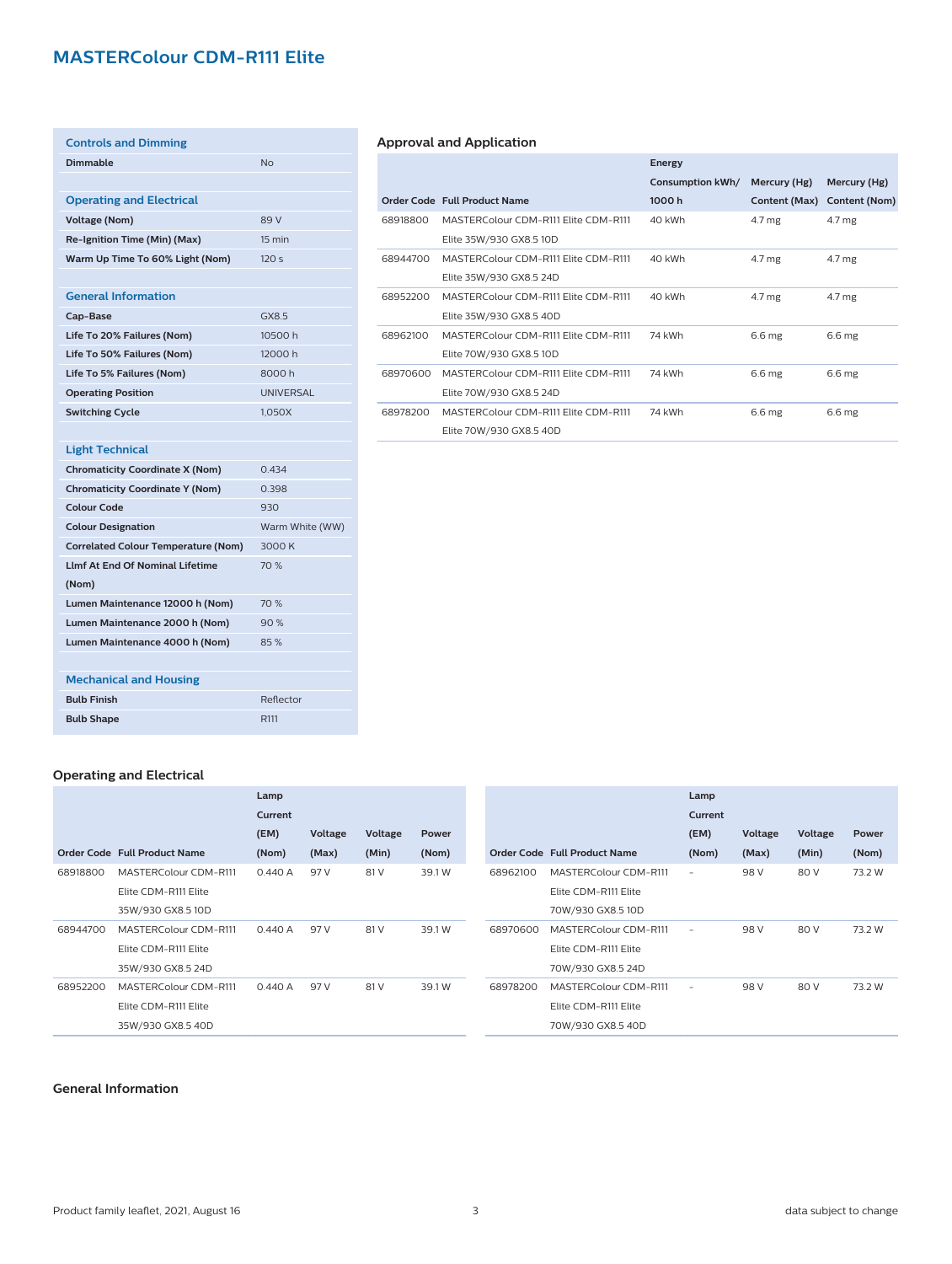|          |                                            | Life To 10%           |
|----------|--------------------------------------------|-----------------------|
|          | Order Code Full Product Name               | <b>Failures (Nom)</b> |
| 68918800 | MASTERColour CDM-R111 Elite CDM-R111 Elite | 5500 h                |
|          | 35W/930 GX8.5 10D                          |                       |
| 68944700 | MASTERColour CDM-R111 Flite CDM-R111 Flite | 5500 h                |
|          | 35W/930 GX8.5 24D                          |                       |
| 68952200 | MASTERColour CDM-R111 Elite CDM-R111 Elite | 5500 h                |
|          | 35W/930 GX8.5 40D                          |                       |

|          |                                            | $I$ ife To $10\%$     |
|----------|--------------------------------------------|-----------------------|
|          | Order Code Full Product Name               | <b>Failures (Nom)</b> |
| 68962100 | MASTERColour CDM-R111 Elite CDM-R111 Elite | 9500 h                |
|          | 70W/930 GX8.5 10D                          |                       |
| 68970600 | MASTERColour CDM-R111 Elite CDM-R111 Elite | 9500 h                |
|          | 70W/930 GX8.5 24D                          |                       |
| 68978200 | MASTERColour CDM-R111 Flite CDM-R111 Flite | 9500 h                |
|          | 70W/930 GX8.5 40D                          |                       |
|          |                                            |                       |

#### **Light Technical (1/2)**

|                              |                 |                    |             | Colour    |
|------------------------------|-----------------|--------------------|-------------|-----------|
|                              | <b>Beam</b>     |                    | Colour      | Rendering |
|                              | Angle           | <b>Beam</b>        | Rendering   | Index     |
| Order Code Full Product Name | (Nom)           | <b>Description</b> | Index (Min) | (Nom)     |
| MASTERColour CDM-            | 10 <sup>°</sup> | Spot               | 87          | 90        |
| R111 Elite CDM-R111 Elite    |                 |                    |             |           |
| 35W/930 GX8.5 10D            |                 |                    |             |           |
| MASTERColour CDM-            | $24^{\circ}$    | Narrow             | 87          | 90        |
| R111 Elite CDM-R111 Elite    |                 | Flood              |             |           |
| 35W/930 GX8.5 24D            |                 |                    |             |           |
| MASTERColour CDM-            | $40^{\circ}$    | Flood              | 87          | 90        |
| R111 Elite CDM-R111 Elite    |                 |                    |             |           |
| 35W/930 GX8.5 40D            |                 |                    |             |           |
|                              |                 |                    |             |           |

|          |                              |                 |                    |                   | Colour    |
|----------|------------------------------|-----------------|--------------------|-------------------|-----------|
|          |                              | <b>Beam</b>     |                    | Colour            | Rendering |
|          |                              | Angle           | <b>Beam</b>        | Rendering         | Index     |
|          | Order Code Full Product Name | (Nom)           | <b>Description</b> | Index (Min) (Nom) |           |
| 68962100 | MASTERColour CDM-            | 10 <sup>°</sup> | Spot               | 89                | 92        |
|          | R111 Elite CDM-R111 Elite    |                 |                    |                   |           |
|          | 70W/930 GX8.5 10D            |                 |                    |                   |           |
| 68970600 | MASTERColour CDM-            | 24°             | Narrow             | 89                | 92        |
|          | R111 Elite CDM-R111 Elite    |                 | Flood              |                   |           |
|          | 70W/930 GX8.5 24D            |                 |                    |                   |           |
| 68978200 | MASTERColour CDM-            | 40°             | Flood              | 89                | 92        |
|          | R111 Elite CDM-R111 Elite    |                 |                    |                   |           |
|          | 70W/930 GX8.5 40D            |                 |                    |                   |           |

#### **Light Technical (2/2)**

|          |                     | Luminous |                 |                 |                            |           |
|----------|---------------------|----------|-----------------|-----------------|----------------------------|-----------|
|          |                     | Efficacy | <b>Design</b>   |                 | Luminous Luminous Luminous |           |
| Order    | <b>Full Product</b> | (rated)  | Mean            | <b>Flux</b>     | Intensity                  | Intensity |
| Code     | <b>Name</b>         | (Nom)    | <b>Lumens</b>   | (Nom)           | (Min)                      | (Nom)     |
| 68918800 | MASTERColour        | 37 lm/W  | 1200 lm         | 1350 lm         | 27000 cd                   | 36000 cd  |
|          | CDM-R111 Elite      |          |                 |                 |                            |           |
|          | CDM-R111 Elite      |          |                 |                 |                            |           |
|          | 35W/930 GX8.5       |          |                 |                 |                            |           |
|          | 10 <sub>D</sub>     |          |                 |                 |                            |           |
| 68944700 | MASTERColour        | 46 lm/W  | 1500 lm 1750 lm |                 | 6500 cd                    | 8500 cd   |
|          | CDM-R111 Elite      |          |                 |                 |                            |           |
|          | CDM-R111 Elite      |          |                 |                 |                            |           |
|          | 35W/930 GX8.5       |          |                 |                 |                            |           |
|          | 24 <sub>D</sub>     |          |                 |                 |                            |           |
| 68952200 | MASTERColour        | 46 lm/W  | 1500 lm 1750 lm |                 | 3500 cd                    | 4500 cd   |
|          | CDM-R111 Elite      |          |                 |                 |                            |           |
|          | CDM-R111 Elite      |          |                 |                 |                            |           |
|          | 35W/930 GX8.5       |          |                 |                 |                            |           |
|          | 40 <sub>D</sub>     |          |                 |                 |                            |           |
| 68962100 | MASTERColour        | 40 lm/W  |                 | 2400 lm 2805 lm | 34000 cd 45000 cd          |           |
|          | CDM-R111 Elite      |          |                 |                 |                            |           |
|          | CDM-R111 Elite      |          |                 |                 |                            |           |
|          | 70W/930 GX8.5       |          |                 |                 |                            |           |
|          | 10 <sub>D</sub>     |          |                 |                 |                            |           |

|          |                     | Luminous        |         |             |                            |           |
|----------|---------------------|-----------------|---------|-------------|----------------------------|-----------|
|          |                     | <b>Efficacy</b> | Design  |             | Luminous Luminous Luminous |           |
| Order    | <b>Full Product</b> | (rated)         | Mean    | <b>Flux</b> | Intensity                  | Intensity |
| Code     | <b>Name</b>         | (Nom)           | Lumens  | (Nom)       | (Min)                      | (Nom)     |
| 68970600 | MASTERColour        | 50 lm/W         | 3100 lm | 3550 lm     | 12000 cd                   | 16000 cd  |
|          | CDM-R111 Elite      |                 |         |             |                            |           |
|          | CDM-R111 Elite      |                 |         |             |                            |           |
|          | 70W/930 GX8.5       |                 |         |             |                            |           |
|          | 24 <sub>D</sub>     |                 |         |             |                            |           |
| 68978200 | <b>MASTERColour</b> | 50 lm/W         | 3100 lm | 3550 lm     | 6500 cd                    | 8500 cd   |
|          | CDM-R111 Elite      |                 |         |             |                            |           |
|          | CDM-R111 Elite      |                 |         |             |                            |           |
|          | 70W/930 GX8.5       |                 |         |             |                            |           |
|          | 40 <sub>D</sub>     |                 |         |             |                            |           |

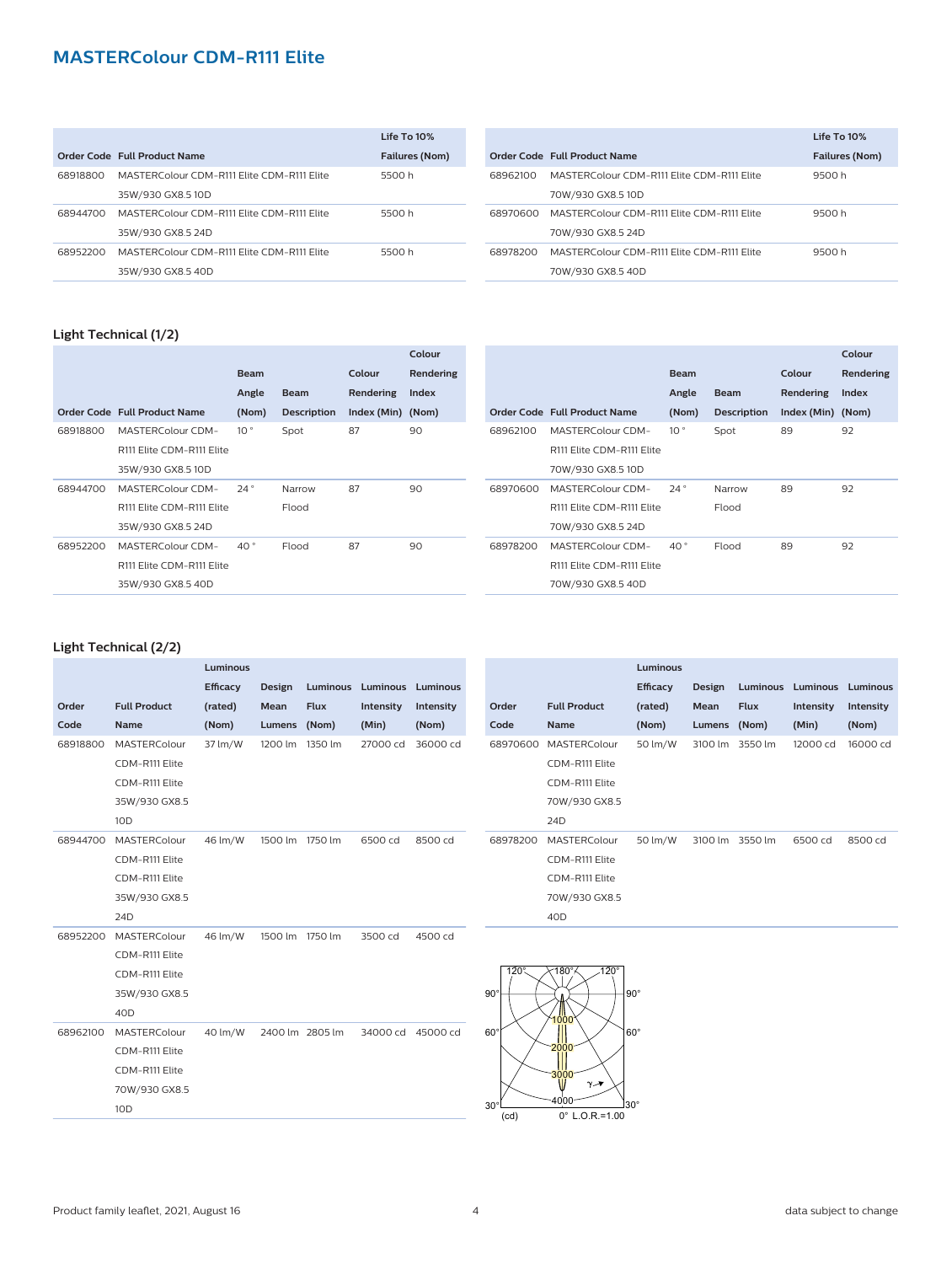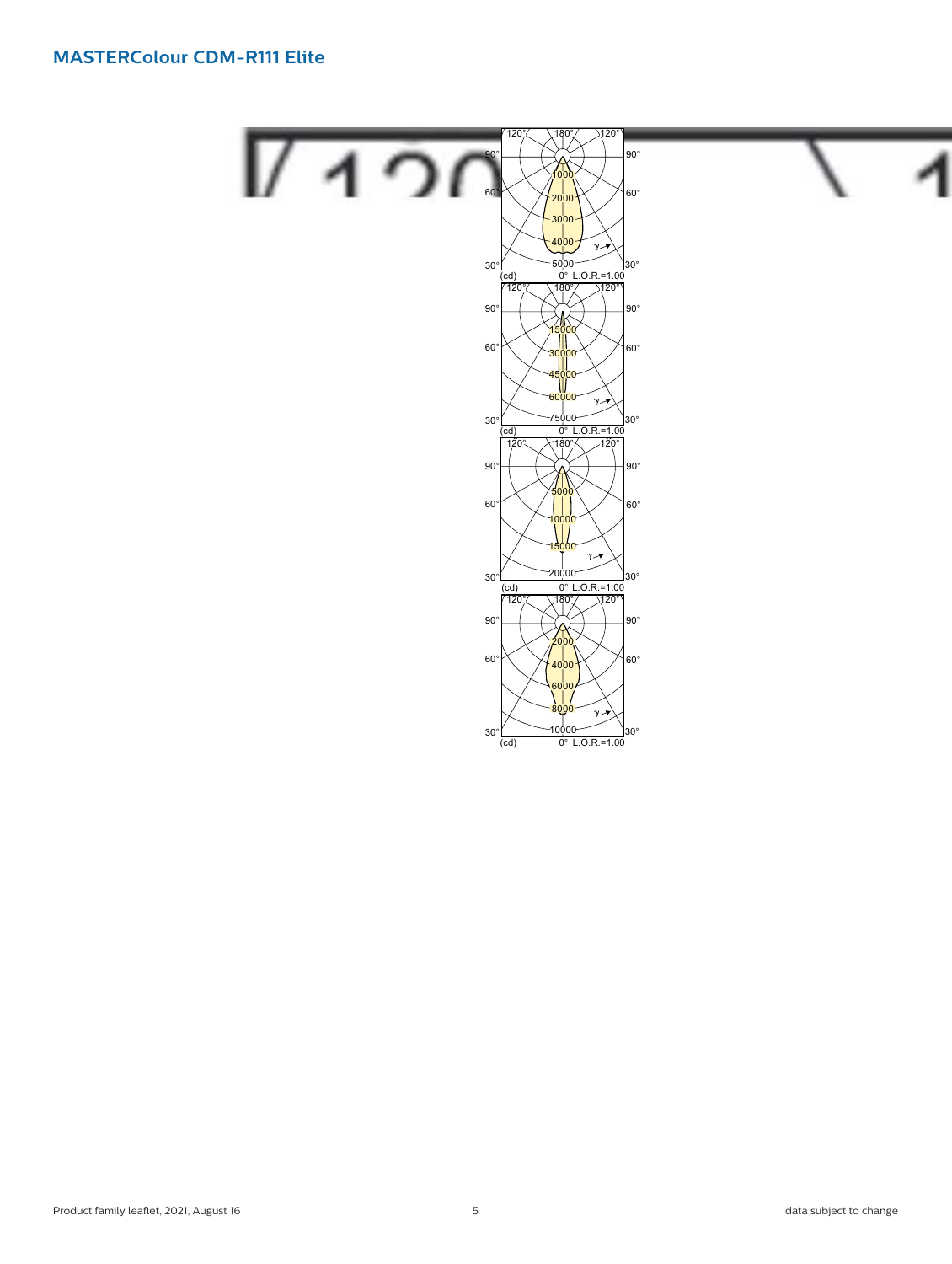#### **Accent Diagrams**





**LDAC\_CDMR111E\_0002-Accent diagram**

 $\mathbb{Z}_2$ 

25 50 100 250 500 1000

 $\frac{1}{2}$ <u>ਨੇ</u>  $\mathbb{S}^-_2$ 







**LDAC\_CDMR111E\_0008-Accent diagram**

#### **Beam Diagrams**





 $E_h$ (lx)



**LDBE\_CDMR111E\_0001-Beam diagram**

**LDBE\_CDMR111E\_0002-Beam diagram**

**LDBE\_CDMR111E\_0003-Beam diagram**